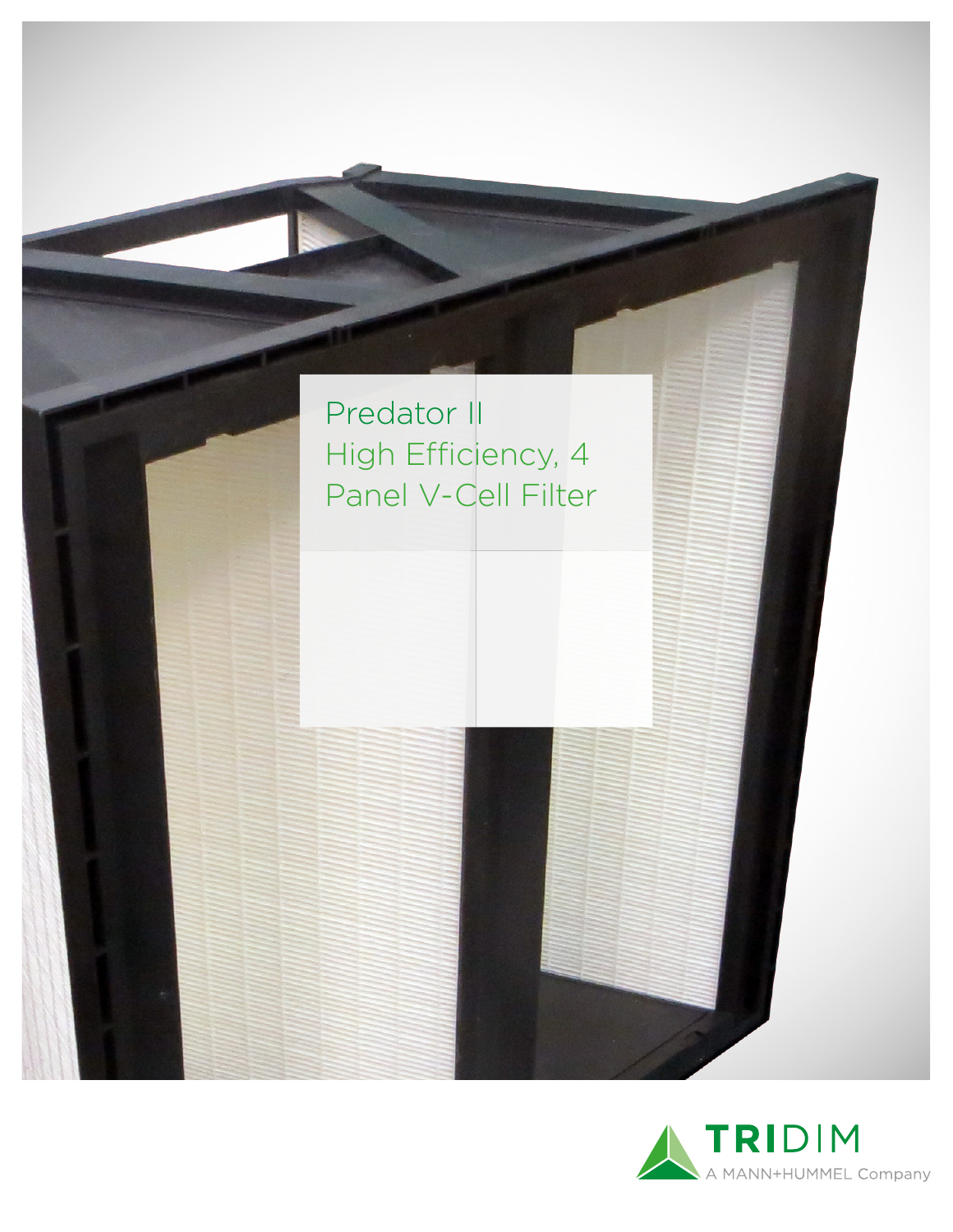# Predator II Proven high efficiency





Close-up of front or rear-load spring attachment Front or rear-load applications

### **HIGH EFFICIENCY, FOUR PANEL V-CELL FILTERS**

The Predator II from Tri-Dim Filter Corporation is an effective, innovative and economical replacement to other high efficiency filters.

The Predator II is a high efficiency V-cell air filter that utilizes an all plastic frame with a micro-fiber media that is proven to produce consistent results in the test lab as well as in real world applications.

#### **EASY REPLACEMENT**

The Predator II allows for easy upgrades from other high efficiency filters – in fact the Predator II will fit into almost any holding frame or housing that holds a single header, double-header or no header filter.

#### **LOWER RESISTANCE**

Increased surface area leads to lower resistance which will reduce energy consumption. The Predator II will save over \$40 per year per filter when upgrading from a rigid R-Cell – making the upgrade from an R-Cell a net savings.

*Cost Savings based upon 1 - 24 x 24 x 12 95% filter operated at 2000 CFM, energy cost of \$0.10 per KWH, Time Period of 8760 hours and a Motor and Blower Efficiency of 65%*

#### **SERVICE LIFE**

The Predator II's increased surface area is 50% greater than a conventional R-Cell, which reduces the number of filters you have to buy and reduces the change-out labor. So now you can focus on the essentials of your job or take that well deserved break.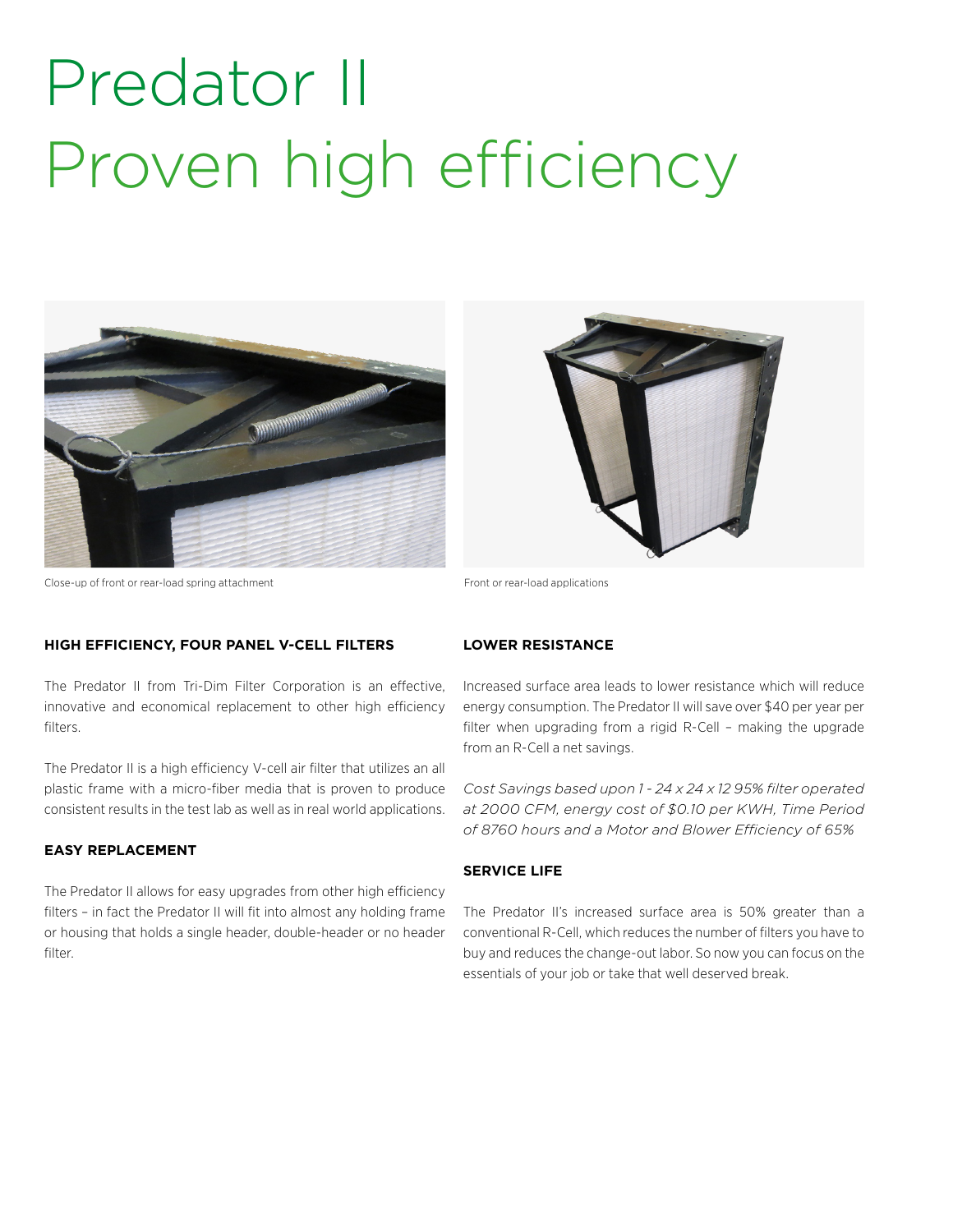# Real-world efficiency Performance where it counts



The Predator II media pack

#### **Particle Removal Efficiency**

Synthetic vs Glass100 Removal efficiency Removal efficiency 85 70 55  $40<sup>1</sup>$ Time **Glass Synthetic**



Predator II features a lightweight but strong frame.

#### **MEDIA**

The Predator II uses a micro-fiber media that allows for high efficiency and does not utilize an electrostatic charge to increase efficiency so efficiency degradation will not be an issue. The media pack is bidirectional allowing for 'reverse' installation. The media pack uses HEPA mini-pleat technology and is pleated in a cleanroom environment.

#### **SYNTHETIC EFFICIENCY DEGRADATION**

The real world problem of efficiency degradation in synthetic electrostatically charged medias could dramatically reduce the effectiveness of your expensive, high efficiency filters. Efficiency degradation is caused when the charged electrostatic fibers become coated with fine particles, thus reducing the electrostatic charge and the filter efficiency. The Predator II is constructed of micro-fiber media that has a proven track record to produce consistent results both in the test lab as well as in real world applications.

#### **FRAME**

The Predator II utilizes a plastic frame with plastic struts that help to minimize its weight (see left) and allows for easy disposal. The Predator II frame is constructed with recycled content. The uniquely-designed frame enables the Predator II to be used in all types of installation applications for ease of replacing any current high efficiency filter.

The Predator II is also available in a double header configuration for required applications. The Predator II VR has the same trusted performance, but with a double header.

### **LIGHT WEIGHT**

The Predator II weighs less than 7-½ pounds for a 24 x 24 x 12 filter. This is more than 65% less than a conventional ASHRAE box filter. The benefit is in reduced freight and reduced fatigue of maintenance staff.